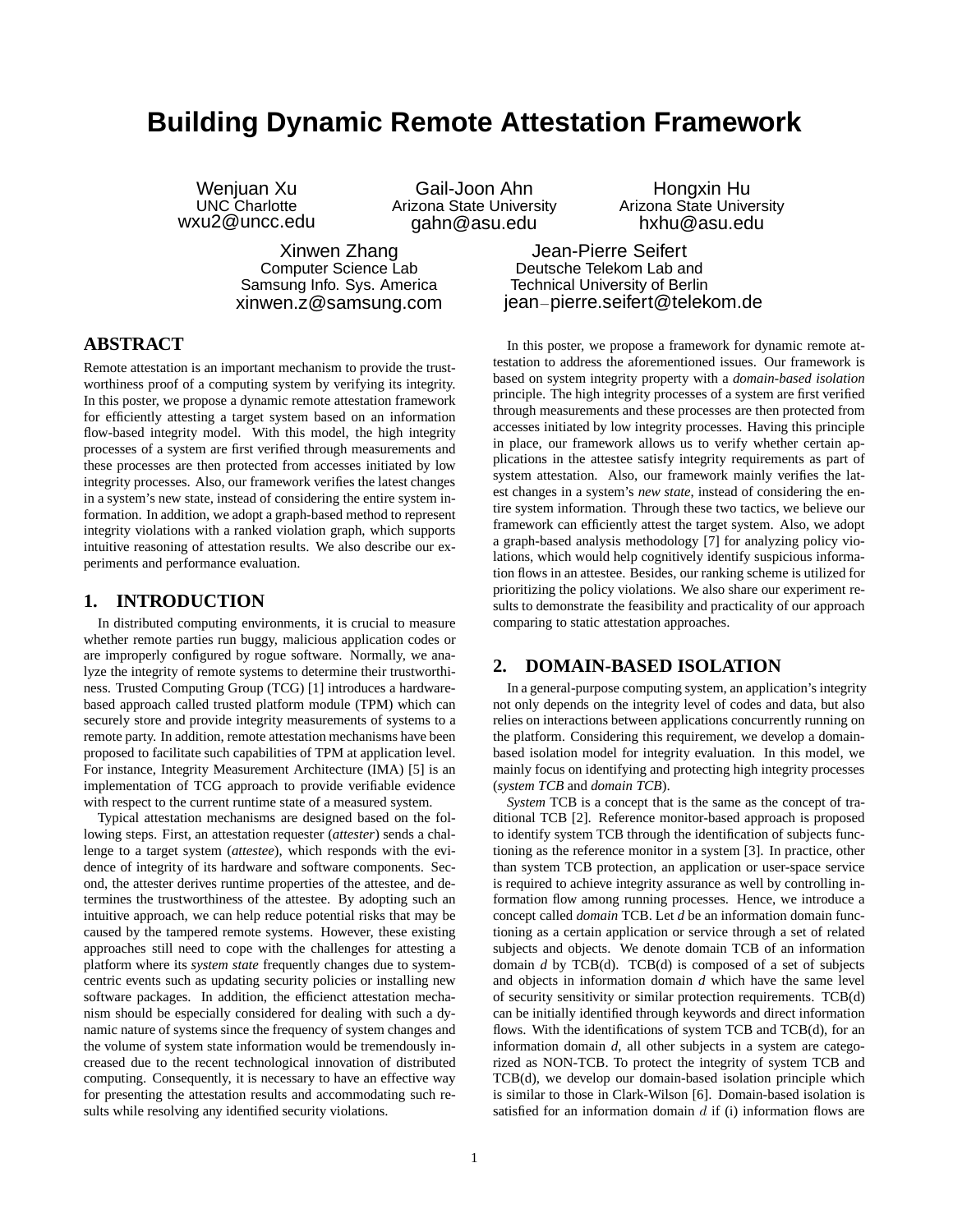

**Figure 1: Dynamic remote attestation framework**

from TCB(d); or (ii) information flows are from system TCB to either TCB(d) or TCB(d) protected resources; or (iii) information flows are from NON-TCB to either TCB(d) or TCB(d) protected resources via filter(s). Filters can be processes or interfaces that normally are distinct input information channels and are created by a particular operation such as open(), accept(), or other calls that enable data input. For example, su process allows a low integrity process (e.g., staff) to be a high integrity process (e.g., root) by executing passwd process, thus passwd can be regarded as a filter for processes run by root privilege.

# **3. DYNAMIC REMOTE ATTESTATION FRAMEWORK**

Our framework includes several attestation processes, in which the attester verifies the different *system state* of the attestee based on domain-based isolation as shown in Figure 1. Here, the system state  $T_i$  at time i is defined based on different information flow-related conditions in an attestee, including a trusted subject list  $TSL_i$  (high integrity subjects belonging to system TCB and TCB(d)), a set of codes and data for loading these subjects  $CD_i$ , and a security policy  $Policy_i$ . The steps for verifying if system state  $T_i$  in moment i satisfies domain-based isolation can be seen as follows.

**Measurements on Attestee (Step 1)** In order to provide information for the attester to verify integrity property, an attestee measures state  $T_i$  and generates the measurement list  $M_i$  including trusted subject list ( $TSL_i$ ) measurement, codes and data ( $CD_i$ ) measurements, and policy  $(Policy<sub>i</sub>)$  measurement. These measurements are generated by comparing the hash values of corresponding items and added to the measurement list.

**Attestee Updates (Step 2)** The attestee only sends the updated state information (typically TSL and/or policy) to the attester. Here, we only explain how to identify policy updates. Normally, the attestee can change its policy by modifying several policy rules, or adding or removing a set of policy rules after installing or uninstalling software. To have a complete list of policy updates, we require the new policy to be compared with the old policy. Then the changed policy with corresponding rule marks are added into the updates and sent to the attester.

**Codes and Data Verification (Step 3)** From the received measurements  $M_i$ , the attester retrieves the hash value of  $CD_i$  for trusted subject list  $TSL_i$ , and checks if it has corresponding known good fingerprints.

**Authenticating Updates (Step 4)** To prove that the received up-

dated information is from the attestee, we authenticate the updated information by verifying that all measurements and integrity reporting subjects in the attestee are not altered by any system update. That is, the measurement components belong to  $TSL_i$ , and its codes and data should be measured. Also, the information flow to these components must be restricted within  $TSL_i$  subjects. Note that these components can be updated but after any updates of these components, the system should be fully measured and attested from boot time.

**Policy Analysis (Step 5)** To verify if there is integrity violation, we analyze policy updates using a graph-based analysis method. In this method, a policy file is first visualized into a graph. Then this policy graph is analyzed against our domain-based isolation principle and a policy violation graph is generated from this analysis step. On the attester side, this graph-based policy analysis tool continuously runs for performance consideration. Upon receiving the updated information from the attestee, the attester analyzes these updates based on the previous violation graph.

**Attestation Result Feedback (Step 6)** The attester also sends a snapshot of policy violation graph to the attestee for assisting the reconfiguration of its system configuration. Moreover, with this policy violation graph, the attester prioritizes the violations with ranking [4] and the trustworthiness of the attestee.

## **4. POLICY VIOLATION ANALYSIS**

In addition to the boolean-based response of existing attestation solutions, we adopt a graph-based policy analysis mechanism, where a policy violation graph can be constructed for identifying all policy violations on the attester side and a ranking scheme is adopted to evaluate how severe the discovered policy violations are.

Figure 2 (a) shows an example of policy violation graph which examines information flows between NON-TCB and TCB(d). Five direct violation paths are identified in this graph:  $\langle S_1', S_1' \rangle, \langle S_2', \rangle$  $S_2$ >, < $S'_3$ ,  $S_2$ >, < $S'_4$ ,  $S_4$ >, and < $S'_5$ ,  $S_4$ >, crossing all the boundaries between NON-TCB and TCB(d). Also, eight indirect violation paths exist. For example,  $\langle S_2, S_5 \rangle$  is a four-hop violation path passing through other three TCB(d) subjects  $S_2$ ,  $S_3$ , and  $S_4$ .

In order to explore more features of policy violation graphs and facilitate efficient policy violation detection and resolution, we introduce a scheme for ranking policy violation graphs. There are two major steps to rank a policy violation graph as follows:

**Ranking Subjects in TCB(d)** TCB(d) subjects in the policy violation graph are ranked based on dependency relationships among them. The rank of a TCB(d) subject shows reachable probability of